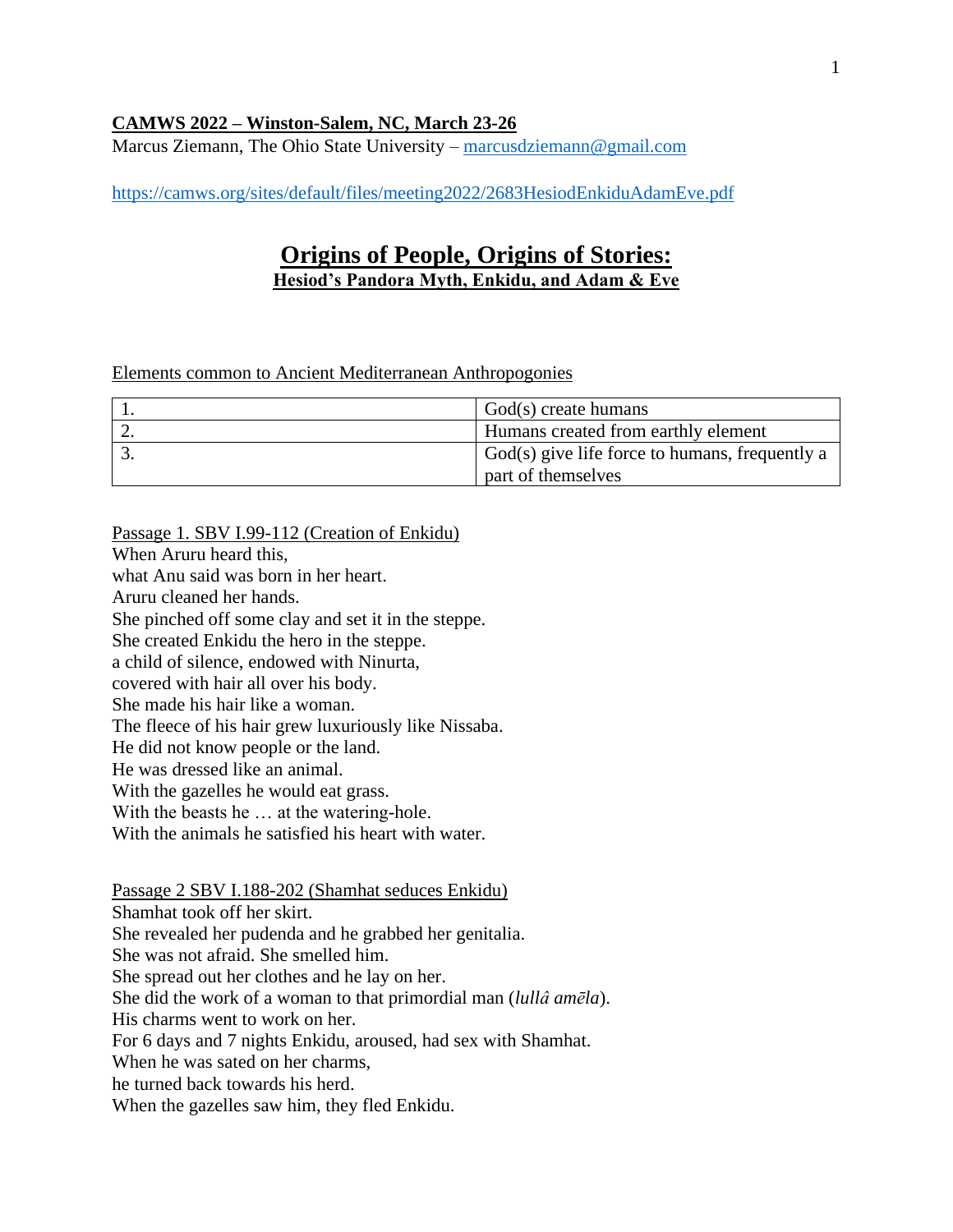The herd of the wild moved away from his body. Enkidu defiled his pure body through illicit sex. His knees stood still while his herd went. Enkidu was reduced. His running was not like before. But he gained reason, he became wide of knowledge.

Passage 3 SBV I.206-209 (Shamhat speaks to Enkidu) The prostitute spoke to him, to Enkidu. You are good, Enkidu, you are like a god (*kī ili*). Why would you roam the steppe with the animals? Come, let me point you towards Uruk-the-Sheepfold.

Passage 4 SBV II.34-48 (Enkidu at the Shepherd's Hut) One garment herself… And she put the second garment on him. She took him and led him like the gods. to the sheperd's hut, where the animal stall was. The shepherds assembled about him. …

44. They placed bread before him. They placed beer before him. He did not eat the bread, Enkidu the progeny of the mountain. He did not learn how to eat bread. Enkidu didn't know how to drink beer.

### Passage 5 Genesis 2:18-25 (Yahweh Creates Eve) (NRSV)

18 Then the Lord God said, "It is not good that the man should be alone; I will make him a helper as his partner." 19 So out of the ground the Lord God formed every animal of the field and every bird of the air, and brought them to the man to see what he would call them; and whatever the man called every living creature, that was its name. 20 The man gave names to all cattle, and to the birds of the air, and to every animal of the field; but for the man there was not found a helper as his partner. 21 So the Lord God caused a deep sleep to fall upon the man, and he slept; then he took one of his ribs and closed up its place with flesh. 22 And the rib that the Lord God had taken from the man he made into a woman and brought her to the man. 23 Then the man said, "This at last is bone of my bones and flesh of my flesh; this one shall be called Woman [*iššah*], for out of Man [*îš*] this one was taken." 24 Therefore a man leaves his father and his mother and clings to his wife, and they become one flesh. 25 And the man and his wife were both naked, and were not ashamed.

#### Passage 6 Genesis 3:4-7 (Temptation of Adam and Eve) (NRSV)

4 But the serpent said to the woman, "You will not die; 5 for God knows that when you eat of it your eyes will be opened, and you will be like God [*kî ʾelôhîm*], knowing good and evil." 6 So when the woman saw that the tree was good for food, and that it was a delight to the eyes, and that the tree was to be desired to make one wise, she took of its fruit and ate; and she also gave some to her husband, who was with her, and he ate. 7 Then the eyes of both were opened, and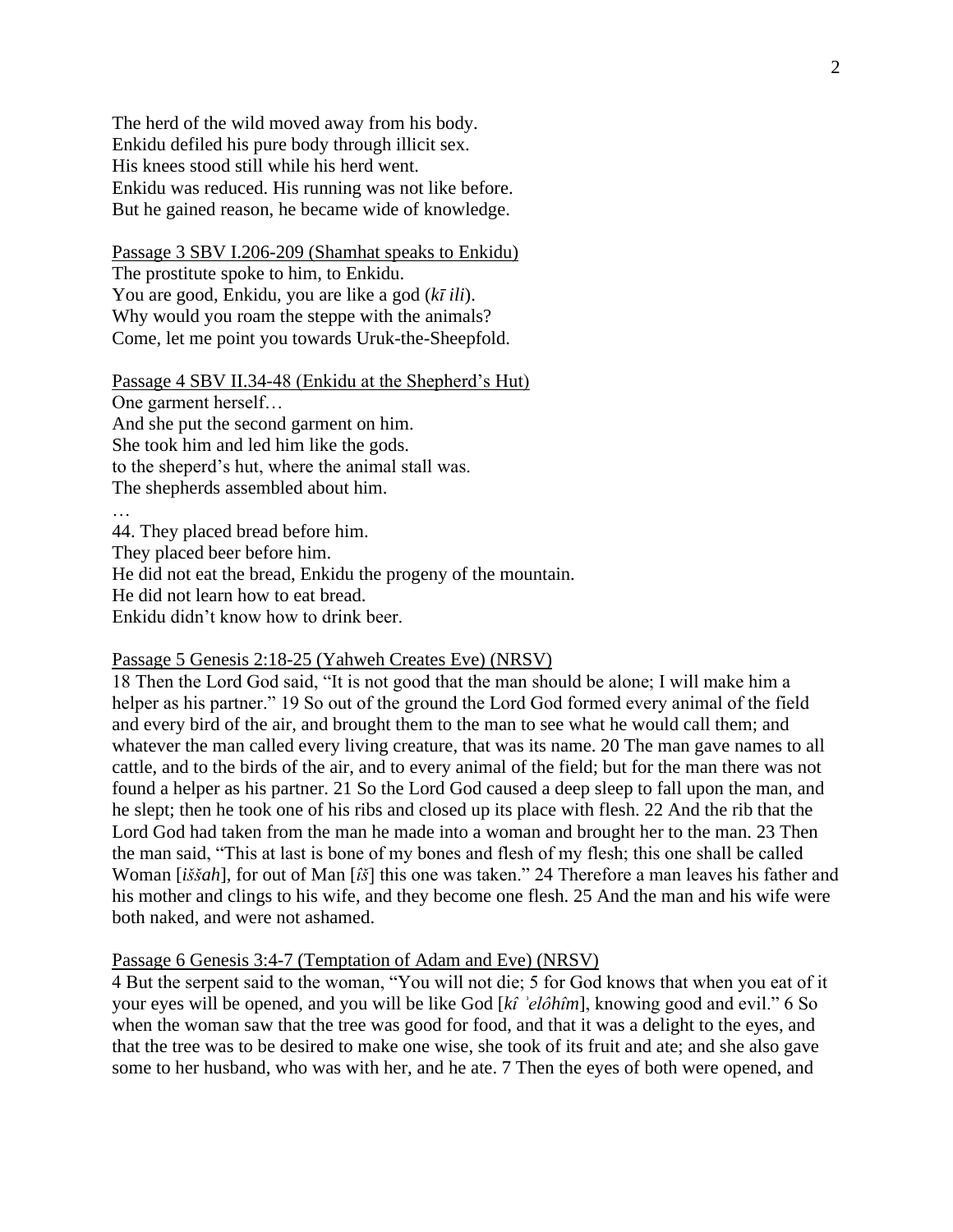they knew that they were naked; and they sewed fig leaves together and made loincloths for themselves.

### Passage 7 Genesis 3:16-24 (The Cursing of Adam and Eve) (NRSV)

16 To the woman he said, "I will greatly increase your pangs in childbearing; in pain you shall bring forth children, yet your desire shall be for your husband, and he shall rule over you." 17 And to the man he said, "Because you have listened to the voice of your wife, and have eaten of the tree about which I commanded you, 'You shall not eat of it,' cursed is the ground because of you; in toil you shall eat of it all the days of your life; 18 thorns and thistles it shall bring forth for you; and you shall eat the plants of the field. 19 By the sweat of your face you shall eat bread until you return to the ground, for out of it you were taken; you are dust, and to dust you shall return." 20 The man named his wife Eve, because she was the mother of all living. 21 And the Lord God made garments of skins for the man and for his wife, and clothed them. 22 Then the Lord God said, "See, the man has become like one of us, knowing good and evil; and now, he might reach out his hand and take also from the tree of life, and eat, and live forever"— 23 therefore the Lord God sent him forth from the garden of Eden, to till the ground from which he was taken. 24 He drove out the man; and at the east of the garden of Eden he placed the cherubim, and a sword flaming and turning to guard the way to the tree of life.

Passage 8 *W&D* 53-58 (Zeus announces retribution for Prometheus stealing fire) (Most) But the cloud-gatherer Zeus spoke to him in anger: "Son of Iapetus, you who know counsels beyond all others, you are pleased that you have stolen fire and beguiled my mind—a great grief for you yourself, and for men to come. To them I shall give in exchange for fire an evil in which they may all take pleasure in their spirit, embracing their own evil."

# Passage 9 *W&D* 59-82 (Creation of Pandora) (Most)

So he spoke, and he laughed out loud, the father of men and of gods. He commanded renowned Hephaestus to mix earth with water as quickly as possible, and to put the voice and strength of a human into it, and to make a beautiful, lovely form of a maiden similar in her face to the immortal goddesses. He told Athena to teach her crafts, to weave richly worked cloth, and golden Aphrodite to shed grace and painful desire and limb-devouring cares around her head; and he ordered Hermes, the intermediary, the killer of Argus, to put a dog's mind and a thievish character into her. So he spoke, and they obeyed Zeus, the lord, Cronus' son. Immediately the famous Lame One fabricated out of earth a likeness of a modest maiden, by the plans of Cronus' son; the goddess, bright-eyed Athena, gave her a girdle and ornaments; the goddesses Graces and queenly Persuasion placed golden jewelry all around on her body; the beautiful-haired Seasons crowned her all around with spring flowers; and Pallas Athena fitted the whole ornamentation to her body. Then into her breast the intermediary, the killer of Argus, set lies and guileful words and a thievish character, by the plans of deep-thundering Zeus; and the messenger of the gods placed a voice in her and named this woman Pandora (All-Gift), since all those who have their mansions on Olympus had given her a gift—a woe for men who live on bread.

# Passage 10 *W&D* 90-105 (Pandora's Box) (Most)

For previously the tribes of men used to live upon the earth entirely apart from evils, and without grievous toil and distressful diseases, which give death to men. {For in misery mortals grow old at once.}6 But the woman removed the great lid from the storage jar with her hands and scattered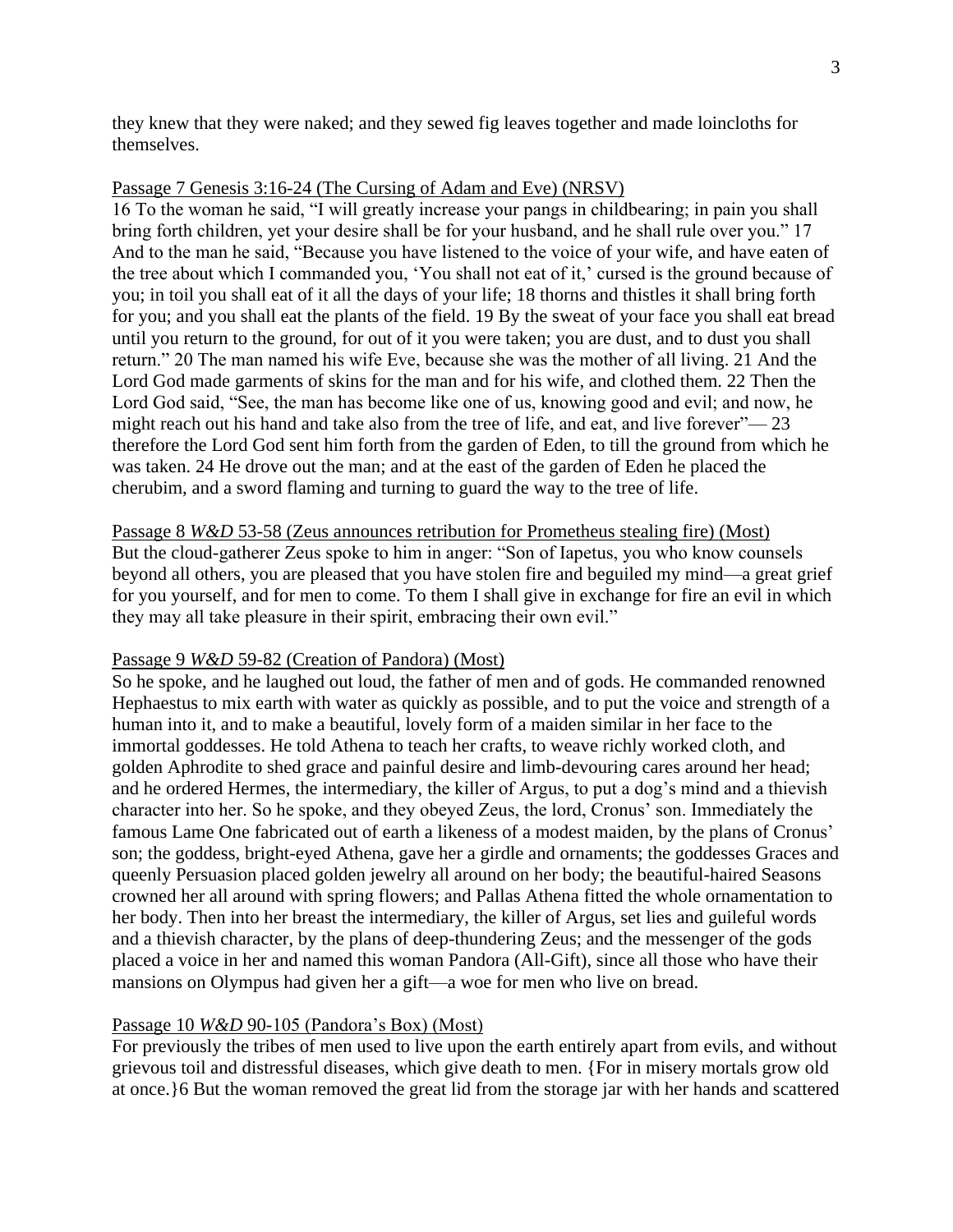all its contents abroad—she wrought baneful evils for human beings. Only Anticipation7 remained there in its unbreakable home under the mouth of the storage jar, and did not fly out; for before that could happen she closed the lid of the storage jar, by the plans of the aegis-holder, the cloud-gatherer, Zeus. But countless other miseries roam among mankind; for the earth is full of evils, and the sea is full; and some sicknesses come upon men by day, and others by night, of their own accord, bearing evils to mortals in silence, since the counselor Zeus took their voice away. Thus it is not possible in any way to evade the mind of Zeus.

#### Passage 11 *Theog.* 590-612 (Marriage) (Most)

For from her comes the race of female women: for of her is the deadly race and tribe of women, a great woe for mortals, dwelling with men, no companions of baneful poverty but only of luxury. As when bees in vaulted beehives nourish the drones, partners in evil works—all day long until the sun goes down, every day, the bees hasten and set up the white honeycombs, while the drones remain inside among the vaulted beehives and gather into their own stomachs the toil of others—in just the same way high-thundering Zeus set up women as an evil for mortal men, as partners in distressful works. And he bestowed another evil thing in exchange for that good one: whoever flees marriage and the dire works of women and chooses not to marry arrives at deadly old age deprived of eldercare; while he lives he does not lack the means of sustenance, but when he has died his distant relatives divide up his substance. On the other hand, that man to whom the portion of marriage falls as a share, and who acquires a cherished wife, well-fitted in her thoughts, for him evil is balanced continually with good during his whole life. But he who obtains the baneful species lives with incessant woe in his breast, in his spirit and heart, and his evil is incurable.

#### Passage 12 *Theog*. 535-7 (The feast at Mekone) (Most)

For when the gods and mortal men were reaching a settlement in Mecone, with eager spirit he divided up a great ox and, trying to deceive Zeus' mind, set it before him.

#### **Select Bibliography**

Abusch, Tzvi (2015) *Male and Female in the* Epic of Gilgamesh. Winona Lake, IN. Burkert, Walter (1992) *The Orientalizing Revolution*. Cambridge, MA. ------------------- (2004) *Babylon, Memphis, Persepolis*. Berkeley. Clay, Jenny Strauss (2003) *Hesiod's Cosmos*. Cambridge, UK. Darshan, Guy (2014) "The Origin of the Foundation Stories Genre in the Hebrew Bible and the Ancient Mediterranean," *Journal of Biblical Literature* 133,4:689-709. Doak, Brian (2012) *The Last of the Rephaim*. Boston. George, Andrew (2003) *The Babylonian Gilgamesh Epic*. Oxford. Heidel, Alexander (1942) *The Babylonian Genesis*. Chicago. ---------------------- (1946) *The Epic of Gilgamesh and Old Testament Parallels*. Chicago. Jacobsen, Thorkild (1976) *The Treasures of Darkness*. New Haven. Jastrow, Morris (1899) "Adam and Eve in Babylonian Literature," *The American Journal of Semitic Languages and Literature* 15.4:193-214. Penglase, Charles (1994) *Greek Myths and Mesopotamia*. London. Petrella, Bernardo Ballesteros (2021) "Fashioning Pandora: Ancient Near Eastern Creation Scenes and Hesiod," in Kelly, Metcalf (eds.) *Gods and Mortals in Early Greek and Near Eastern Mythology*, Cambridge, UK, 262-75.